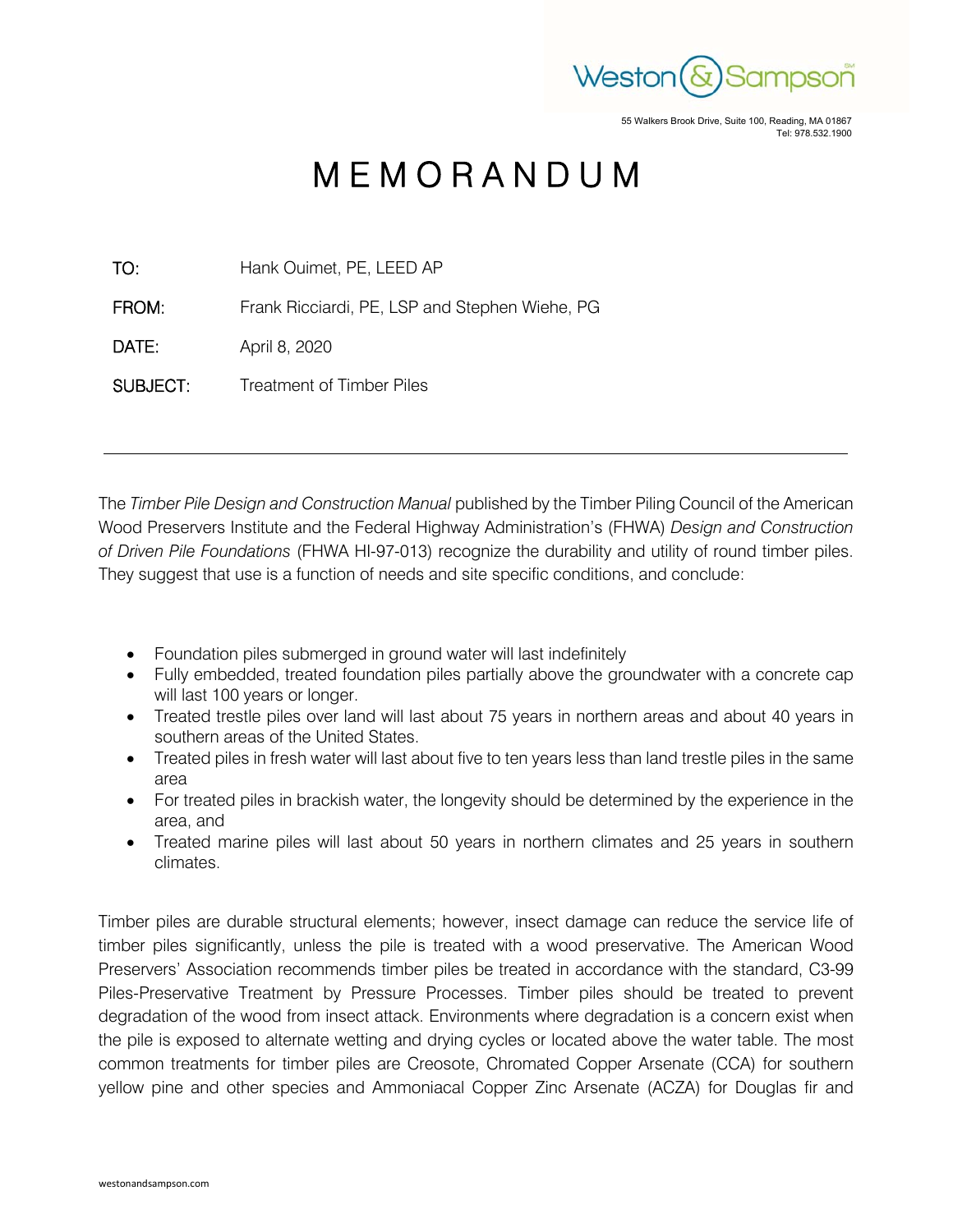Pentachrlophenol (commonly referred to as "Penta" or PCP). Utility poles have been coated with pentachlorophenol (PCP) or creosote for many years in order to prevent the growth of fungi, bacteria, and insect infestation. The coating allowed the wood to last longer creating a more durable product that could be relied on for years.

Changes to the coating occurred in 1990 when the U.S. Environmental Protection Agency (EPA) included PCP as a regulated chemical. The major chemical that was a health concern was the presence of polycyclic aromatic hydrocarbons (PAHs) found in creosote. This new regulation resulted in concern about contamination from the PCP treated wood. More recently, the use of Chromated Copper Arsenate (CCA) treated wood has become more common instead of PCP and does not pose the similar environmental concerns. The introduction of CCA as a substitute for PCP for treating wood, in addition to preventing insect infestation and fungal growth, relieves the potential for environmental concern associated with PCPs.

CCA is a formulation of copper, chromium and arsenic, dissolved in an acidic aqueous solution. CCA combines the fungicidal properties of copper with the insecticidal properties of arsenic pentoxide. In CCA the fixation of arsenic and copper is dependent on the presence of chromium. CCA treated wood has been used in the construction of residential decks and playsets since the 1940s and has been widely used throughout the world as a wood preservative for over 80 years. CCA treated wood simply means that the wood was treated with chromated arsenicals, consisting of the following metals: arsenic, copper, and chromium. This treatment was developed in 1933. According to the EPA, for the purposes of residential use, the treated wood does not need to be disposed of in a special way. The wood can be disposed of in the trash but should not be reused in products or be burned. Burning the wood could release the chemicals in the air or they would be present in the ashes.

A study from 2004 used samples of both weathered and new CCA-treated wood in a leaching experiment. The new wood included samples of both treated and untreated southern yellow pine, while the two weathered wood samples were collected from a playground and a utility pole. The wood was drilled into in order to create saw dust that was then analyzed by either one or more of the following three methods: x-ray fluorescence spectroscopy, open digestion followed by flame atomic absorption, or open digestion followed by inductively coupled plasma atomic emission spectrometry. Various types of water were also involved in the leaching process during this experiment, including saltwater, rainwater, and distilled water. For the purposes of this research, the only results that will be focused on are for rainwater, since that would be the most relevant. From the rainwater results, the arsenic concentrations for the Solvent-Extraction Tests ranged from below detection limit to 9.08 mg/l. Allowable concentrations of arsenic in Massachusetts vary by location. Therefore, the results of this experiment cannot be used to determine whether the concentration would exceed the criteria for Massachusetts. The article provides data confirming the leachability of arsenic from CCA-treated wood.

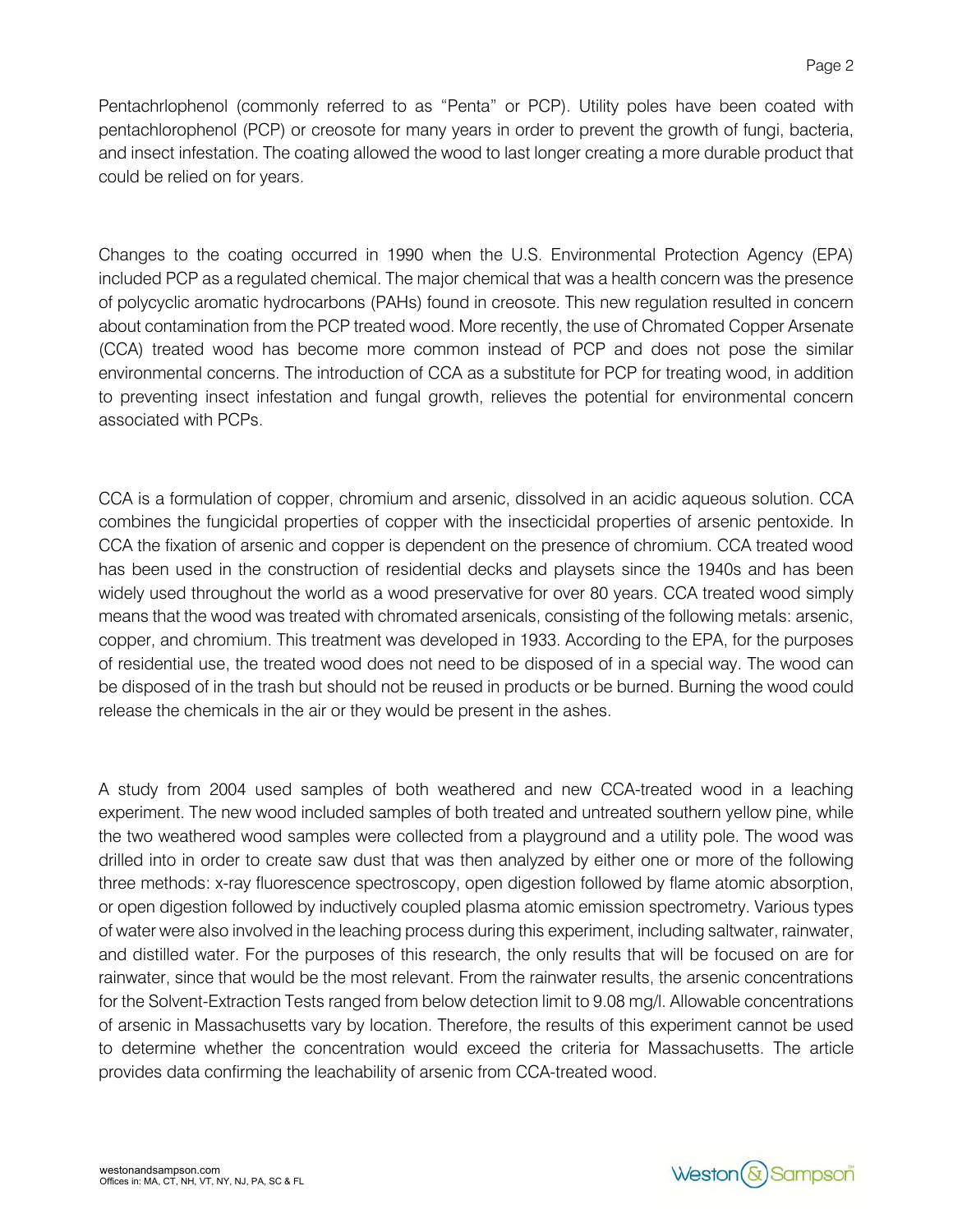Two different studies from 2004 and 2007 conducted experiments to see if there is a concern for the leaching of metals from CCA-treated wood after disposal. Especially in reference to landfills. Both studies included more factors than the experiment explained above, including types of leaching, pH, temperature, and contact time. Both experiments found that there is a potential for leaching of arsenic, copper, and chromium especially when large amounts are disposed of in a landfill. However, T. Townsend et al. even mentioned in the article that CCA-treated wood is excluded from the hazardous waste list. The purpose of these experiments was to examine the leachability based on disposal of large quantities of the material.

Pentachlorophenol (Penta) and Ammoniacal Copper Zinc Arsenate (ACZA) is an improved formulation of the original Ammoniacal Copper Arsenate (ACA) and has been available since the early 1980's and has now replaced ACA in the AWPA Preservative Standards. The proportions of copper, zinc and arsenic in ACZA are 2:1:1 respectively. ACA and ACZA are alkaline preservative systems and 22 were formulated to achieve consistent penetration in the treatment of refractory, or difficult to treat wood species (i.e., Douglas Fir). Penta is commonly used in New England in soils which are known to be above the seasonal high water table; however, Penta is not recommended for salt water installations.

Both CCA and ACZA are dissolved into water and are carried into the wood cells within a closed pressure chamber. The metal oxides injected into the wood under pressure during treatment react with the wood fibers resulting in a bonding or fixation of the chemical in the wood. This generally forms an insoluble compound and fixes the chemical within the wood fibers to resist leaching and provide long term protection of timber piles in service.

CCA and ACZA are commonly used for foundation piling and for both fresh and salt water applications for marine structures. CCA is olive green in color and is commonly used for treatment of wood used for residential decks and fences. ACZA is a turquoise green and is primarily used in commercial structures and where Douglas Fir is used. CCA treated piles are commonly used in New England where they are exposed to alternating wet and dry conditions and water table conditions.

The EPA has recognized the continued use of CCA for industrial uses and includes foundation piling, marine piling and structures, utility poles and construction poles in the list of approved industrial uses. Where CCA is considered safe for use in all markets where it has been traditionally used, other treatments are available for the retail market. Where piles are expected to be in service in a fluctuating fresh water table conditions, a treatment of 0.8 lbs per cubic foot CCA is recommended.

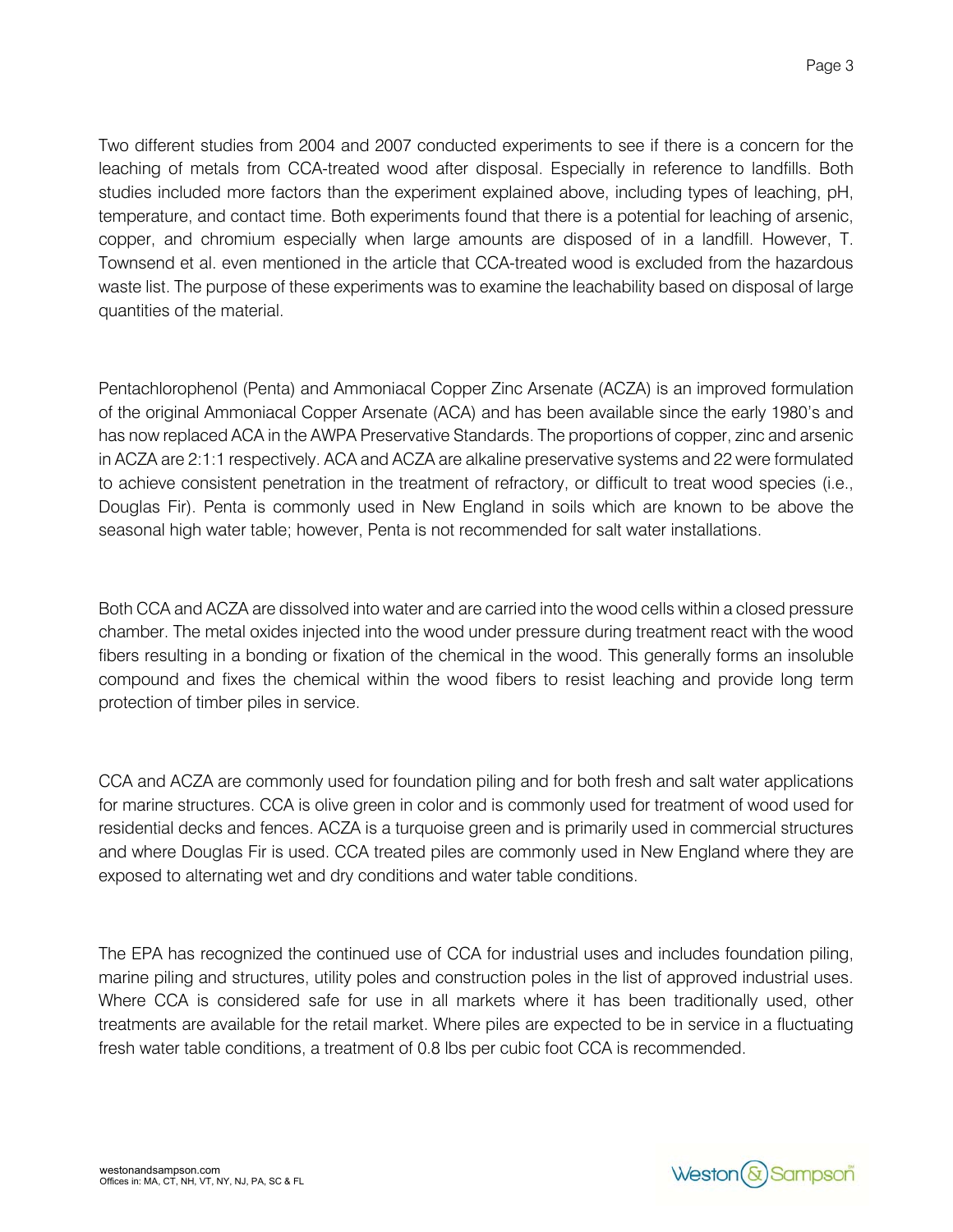A study from 2014 focused on the use of copper azole treated wood in planters. Planters made of CAtreated Douglas-fir in which carrots, radishes, and potatoes were grown over a three-month period. Then the soil levels were examined for leachability potential from the treated wood. The results showed that the metals leaching from the wood did not travel far and stated that this is consistent with other studies on contamination paths from wood. The three crops did not sorb the metals into the edible portions of the crops. Copper was proven to have migrated from the wood; but as stated above, not in the edible portions of the crops. The foliage of each crop was examined to determine how much sorption occurred versus the edible parts. The article suggests that, to further prevent leaching from the wood into the soil, polyethylene lining could be used, but is not necessary.

It is important to realize that with the results from these various studies, it is difficult to say whether the concentrations would be above the criteria in Massachusetts because of the many different variables that go into determining the Massachusetts Contingency Plan (MCP). Not only is there a difference in groundwater and soil results, but the location of the site will determine what water classification is relevant to the site, which also affects criteria concentrations. Depending on the compound, it might also have to be compared against the hazardous waste compounds list. However, the use of CCA treated wood for the purpose of solar canopies presents a different scenario.

Because of concerns regarding the possible levels of wood preservatives in soils and groundwater adjacent to an estimated 54 million in-service poles that have been treated with either Penta or creosote, the Electric Power Research Institute (EPRI, 1997) commissioned a study to examine the release and migration of the wood preservatives. EPRI presented the results of the study, which was conducted by a META Environmental, Inc., of Watertown, Massachusetts; GEI Consultants of Colchester, CT; Utah State University and Science and Technology Management of Brookfield, Wisconsin, which included collection and analysis of over 8,000 soil samples which examined concentration of wood preservatives in soil adjacent to over 200 PCP and creosote treated in-service poles in 28 states. EPRI found the concentration of preservatives in soil adjacent to poles decreased significantly within three to eight inches from the poles.

This data is consistent with the study stated above with the small garden that used CA treated wood, stating that the highest concentrations were found in the soil closest to the treated wood. In conclusion, the study of available literature does not provide any evidence that the treatment of timber piles would have a negative impact to crops in the vicinity of the timber piles. Rather, any leaching of metals from the piles would occur in the immediate vicinity of the timber pile and would dissipate exponentially with distance. Further, the modern methods of timber treatment used today are more controlled than past practices, helping to ensure the right amount of preservatives that will be held within the wood fibers are impregnated into the timber.